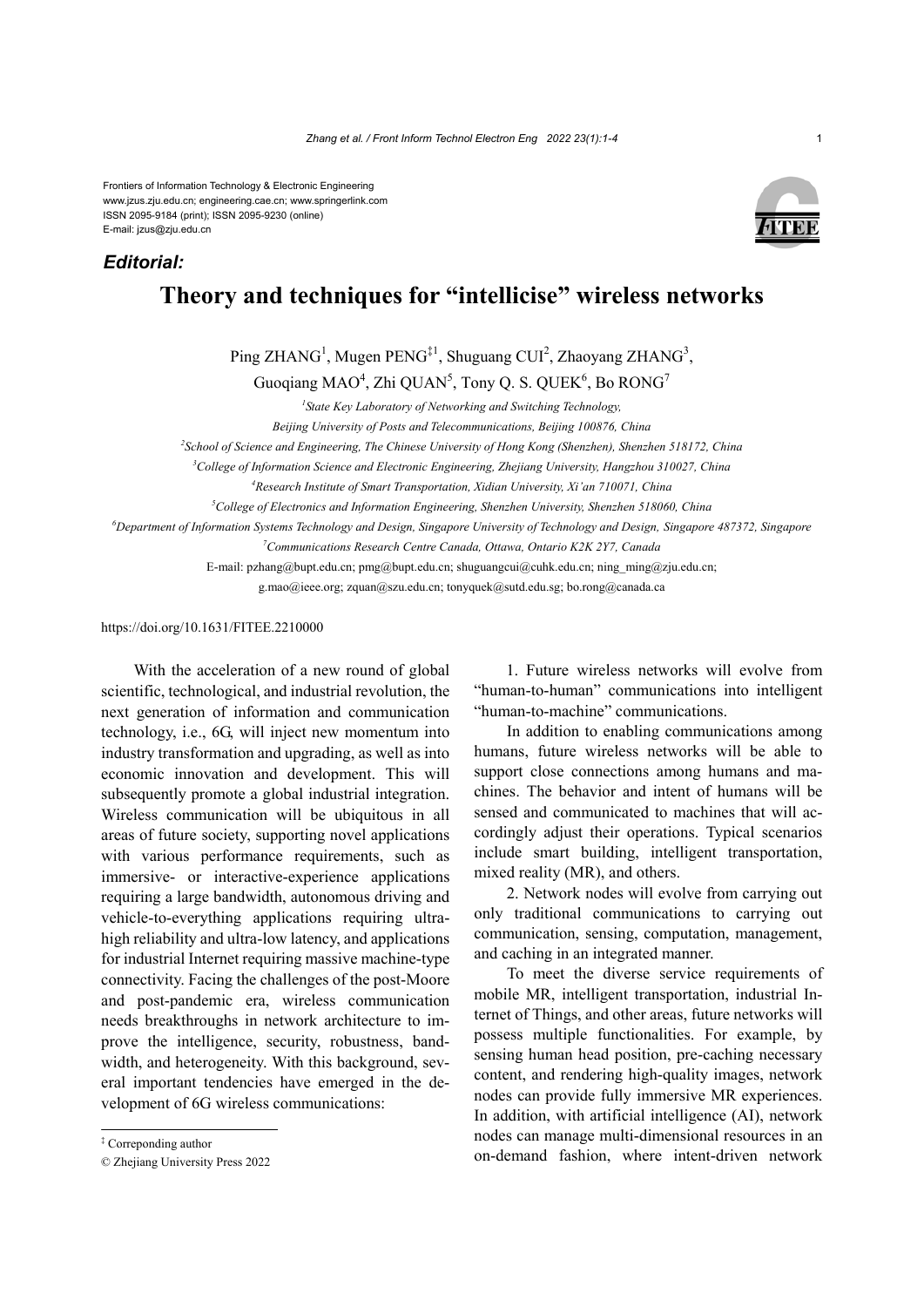management and control can be realized.

3. Network architecture will focus on collaborations between the cloud and the network edge, which will become more heterogenous.

To shorten latency and alleviate the backhaul/ fronthaul burden, the network edge must collaborate with the cloud. The first method of collaboration is that the cloud finishes AI model training and then deploys AI models into the network edge, which supports the so-called edge intelligence. In the second method, users demanding high throughput are served via a cloud radio access mode, while users requiring ultra-low latency can benefit from edge computation and caching. As for architecture heterogeneity, future networks are envisioned to incorporate unmanned aerial vehicle (UAV) networks, satellite communication networks, and dense cellular networks, bringing three-dimensional and hierarchical network coverage.

In short, the evolution of existing 5G technologies and the development of 6G need to address more stringent and diverse application scenarios, a more strict energy constraint, and the orchestration of multi-dimensional resources. These challenges call for an *intellicise* wireless network operation paradigm, where "intellicise" is a new adjective that we coin, standing for intelligence-endogenous and primitiveconcise. Built upon the integration of AI and nextgeneration networking technologies, an intellicise wireless network continually explores and exploits new intelligent primitives, e.g., semantic base (Seb) in semantic communications, proactively takes systematic entropy reduction as the global optimization objective, adaptively reshapes the core models of information systems, and ultimately endows itself with endogenous intelligence and primitive conciseness.

In this context, the journal *Frontiers of Information Technology & Electronic Engineering* has organized a special feature on the theory and techniques for intellicise wireless networks. This special feature covers information theory, architecture design, and intellicise wireless networks for achieving airspace-ground-sea integration, resource management, hardware testbeds and platforms, as well as related applications. In addition, this feature is intended to provide a review of advancements and future research directions in the research field of intellicise wireless networks. After a rigorous review process, six papers have been selected for this feature, including one review article and five research articles.

Yaohua SUN and his collaborators undertook a comprehensive literature review in terms of the architectures, key techniques, and experimental platforms of intelligent wireless networks. Specifically, they first introduced an intent-driven wireless network, an autonomous driving network, an O-RAN reference architecture, and other elements. Then, they presented a deep discussion on AI-driven network slicing, intent perception, intelligent operation and maintenance, AI-based cloud-edge collaborative networking, and intelligent, multi-dimensional resource allocation. To fill the gap between theoretical study and practical implementation, they further surveyed recent progress in developing experimental platforms to demonstrate the benefits of network AI.

Intellicise Internet-of-Things (IoT) networks can provide ultra-low-power communication connecting numerous miniaturized devices, for which, however, traditional software-defined radio (SDR) platforms are insufficient, making fast algorithm implementation and evaluation difficult. Fei XIAO and her collaborators provided an ultra-low-power SDR design to meet ultra-low-power or even battery-free requirements. The core idea is to use µW-level backscatter in the design instead of power-hungry active RF chains. An evaluation was conducted with different modulation schemes, and a data rate of 100 kb/s was reported with less than 200  $\mu$ W of power consumption.

Equipped with a large number of reflection elements, intelligent reflecting surfaces (IRSs) can generate desired reflection beams and create favorable propagation conditions, a promising technique for intellicise networks. Yu ZHANG and his collaborators proposed to integrate IRSs into cloud radio access networks to further enhance capacity and coverage. They investigated a scenario with multiple IRSs deployed between the users and remote radio heads, and developed a successive convex approximation approach to handle the non-convexity of an uplink sum-rate maximization problem under fronthaul capacity constraints. Via the proper design of user transmit beamformers, IRS passive beamformers, and compression noise covariance matrices, the cloud radio access network (C-RAN) uplink rate can be significantly improved.

Edge AI plays a vital role in enabling intellicise networks to support complex and dynamic tasks in an industrial wireless environment. Chi XU and his collaborators adopted multi-agent deep reinforcement learning (DRL) to orchestrate the computation and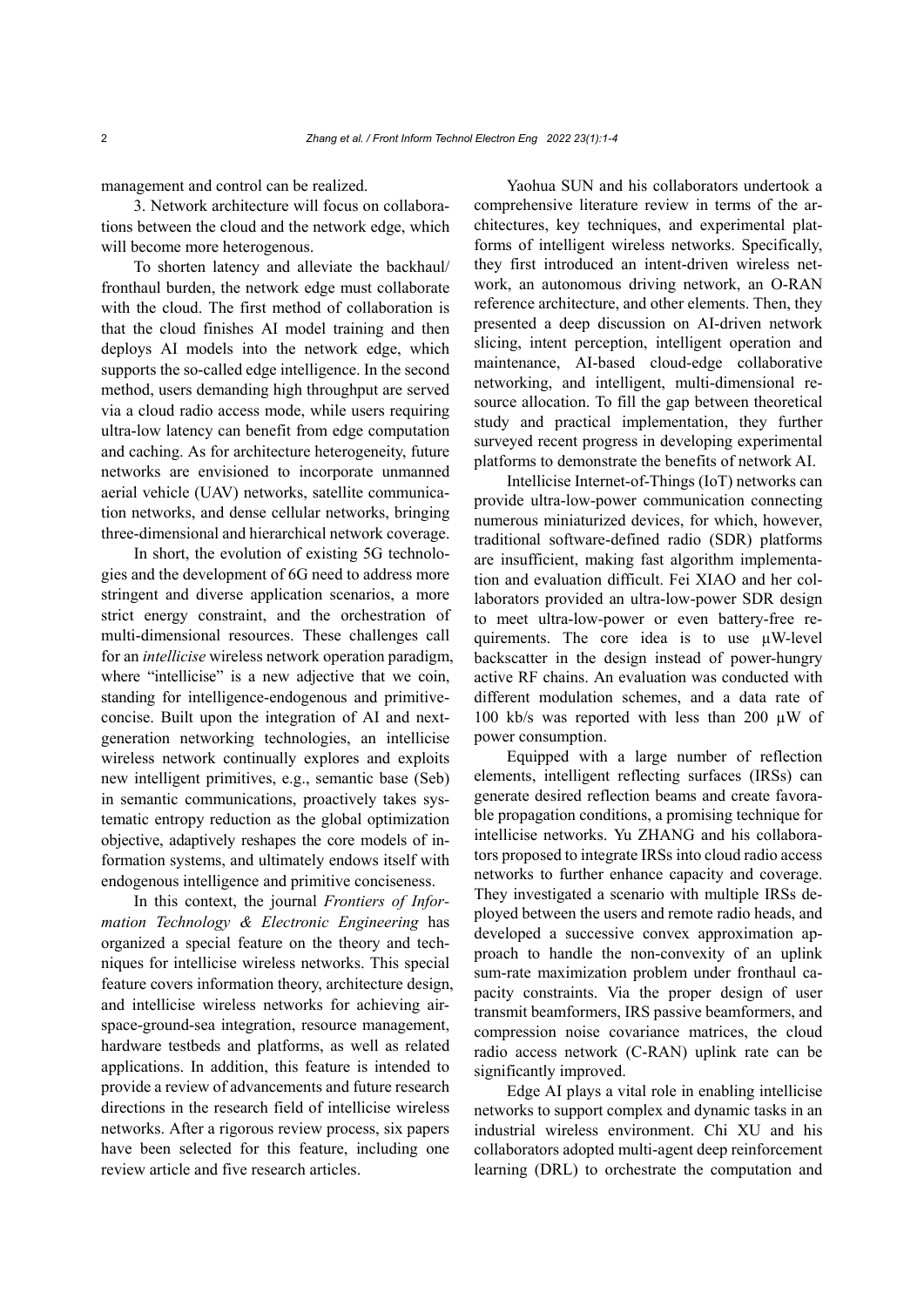communication resources of both industrial devices and edge servers with each device being seen as a self-learning agent. Compared to a traditional DRL approach, their proposal was shown to achieve better adaptation to the computation capacity of edge servers, data size, computation resources required, and the number of industrial devices.

The coverage of intellicise networks can be greatly extended with UAVs. However, interference between terrestrial links and UAV-ground links can degrade the performance of the whole network. To address this, Jing GUO and her collaborators used the coordinated multipoint (CoMP) technology to mitigate the interference in a three-dimensional, multilayer UAV-terrestrial heterogeneous network (Het-Net). A rigorous analytical study was conducted using stochastic geometry theory, resulting in a tractable mathematical framework for coverage probability evaluation. Its accuracy was further validated via numerical results.

To better support applications with stringent requirements, such as virtual reality (VR), multidimensional resource management is essential. In this field, Chenxi LIU and his collaborators presented a mobile, VR delivery framework where both uplink and downlink transmissions were considered. They characterized the round-trip latency of the VR service and revealed its dependence on communication, caching, and computation resource allocation. Then, they proposed a simple yet efficient optimization algorithm to minimize round-trip latency, while satisfying practical constraints on caching, computation capability, and transmission capability in the uplink and downlink. Numerical evaluations illustrated that the proposed algorithm can effectively reduce the roundtrip latency compared with various benchmarks.

Overall, a broad spectrum of current research topics relevant to the theory and techniques of intellicise wireless networks is covered in this special feature, from software-defined-radio hardware and beamformer design, to AI-driven resource orchestration, network coverage performance analysis, multidimensional resource management, and others. We hope that this collection of diverse but interconnected topics will be beneficial to those with an interest in intellicise networks or in related areas.

Finally, we would like to express our special gratitude to the authors and reviewers for their support and valuable contributions to this special feature, the editorial staff, and the Editors-in-Chief Profs. Yunhe PAN and Xicheng LU.



Prof. Ping ZHANG received his PhD degree from Beijing University of Posts and Telecommunications (BUPT), Beijing, China, in 1990. He is an academician of the Chinese Academy of Engineering. He is currently a professor and director of the State Key Laboratory of Networking and Switching Technology at

BUPT. His research interests focus on mobile communications. He is a Fellow of the IEEE. He is currently the Editor-in-Chief of *J Commun* (in Chinese) and an Associate Editor-in-Chief of *Front Inform Technol Electron Eng*.



Prof. Mugen PENG received his PhD degree in communication and information systems from BUPT, Beijing, China, in 2005. Following this, he joined BUPT, where he has been a full professor with the School of Information and Communication Engineering since 2012. In 2014 he was also an academic visiting fellow at

Princeton University, USA. He has authored or co-authored over 100 refereed IEEE journal papers and over 300 conference papers. His research interests include wireless communication theory, radio signal processing, cooperative communication, self-organization networking, heterogeneous networking, cloud communication, and the Internet of Things. He is a Fellow of the IEEE. He is the recipient of the 2018 Heinrich Hertz Prize Paper Award, the 2014 IEEE ComSoc AP Outstanding Young Researcher Award, and the Best Paper Award in ICCC 2020, JCN 2016, IEEE WCNC 2015, IEEE GameNets 2014, IEEE CIT 2014, ICCTA 2011, IC-BNMT 2010, and IET CCWMC 2009. He currently is or has been on the editorial board of *IEEE Commun Mag*, *IEEE Int Things J*, *IEEE Trans Veh Technol*, *IEEE Trans Netw Sci Eng*, *Intell Conv Netw*, *Dig Commun Netw*, and *IEEE Netw*.



Prof. Shuguang CUI received his PhD degree in electrical engineering from Stanford University, California, USA, in 2005. He has been working as an assistant, associate, full, and chair professor in electrical and computer engineering at the University of Arizona, Texas A&M University, UC Davis, and CUHK at Shen-

zhen, respectively. He has also served as the executive dean for the School of Science and Engineering at CUHK, Shenzhen, and the executive vice director at Shenzhen Research Institute of Big Data. His current research interests include data-driven large-scale system control and resource management, large data-set analysis, IoT system design, energy-harvesting-based communication system design, and cognitive network optimization. He was selected as the Thomson Reuters Highly Cited Researcher and listed in the World's Most Influential Scientific Minds by *Science Watch* in 2014. He is the recipient of the IEEE Signal Processing Society 2012 Best Paper Award. He has served as the general co-chair and TPC co-chair for many IEEE conferences. He has also been serving as an area